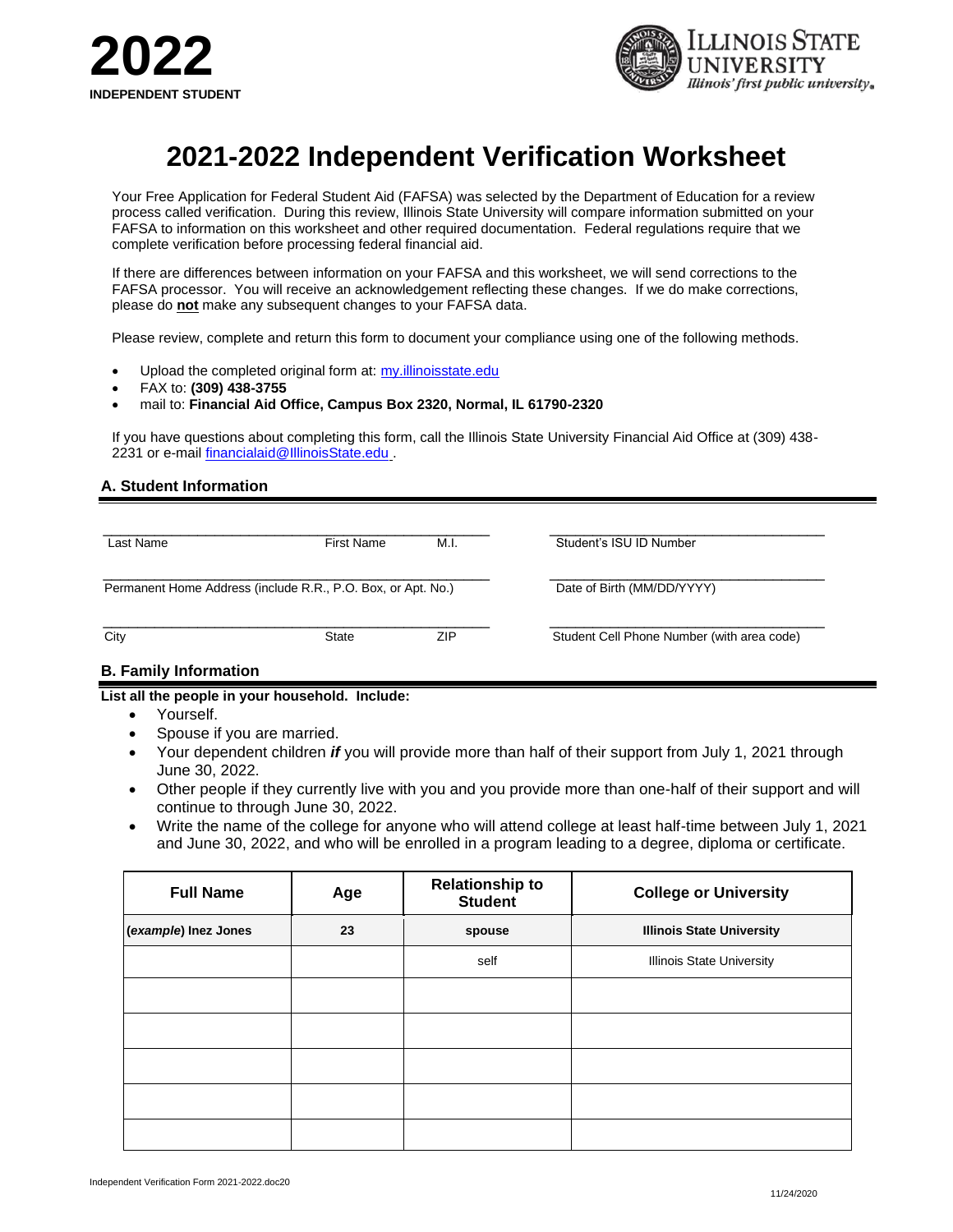## **C. Student's (and spouse's) 2019 Income and Federal Tax Information**

|  |  | Choose ONE box only. Please see Instruction Page for further assistance. |
|--|--|--------------------------------------------------------------------------|
|--|--|--------------------------------------------------------------------------|

|                                                                                                                                                                                                                                                                                                                                                                                                                  | The student (and spouse) filed a 2019 Federal Tax Return and has successfully transferred their IRS tax<br>information directly from the IRS to the FAFSA using the IRS Data Retrieval Tool and made no changes to that<br>information.               |                         |                            |  |  |  |
|------------------------------------------------------------------------------------------------------------------------------------------------------------------------------------------------------------------------------------------------------------------------------------------------------------------------------------------------------------------------------------------------------------------|-------------------------------------------------------------------------------------------------------------------------------------------------------------------------------------------------------------------------------------------------------|-------------------------|----------------------------|--|--|--|
|                                                                                                                                                                                                                                                                                                                                                                                                                  | The student (and spouse) filed a 2019 Federal Tax Return and will provide ISU with a 2019 Federal Tax Return<br>Transcript that can be obtained from www.irs.gov.                                                                                     |                         |                            |  |  |  |
|                                                                                                                                                                                                                                                                                                                                                                                                                  | The student (and spouse) have not and are not required to file a 2019 Federal Tax Return and had no<br>earnings from work in 2019. Student (and spouse) will provide a Verification of Non-filing letter(s) that can be<br>obtained from www.irs.gov. |                         |                            |  |  |  |
| The student (and spouse) have not and are not required to file a 2019 Federal Tax Return but had some<br>earnings from work in 2019. Student (and spouse) will provide a Verification of Non-filing letter(s) that can be<br>obtained from www.irs.gov and copies of all W2's. Student (and spouse) will also complete the chart below<br>listing all employers and earnings. Use a separate sheet if necessary. |                                                                                                                                                                                                                                                       |                         |                            |  |  |  |
|                                                                                                                                                                                                                                                                                                                                                                                                                  |                                                                                                                                                                                                                                                       | <b>Employer(s) Name</b> | 2019 Earnings W-2s (box 1) |  |  |  |
|                                                                                                                                                                                                                                                                                                                                                                                                                  | Student                                                                                                                                                                                                                                               |                         |                            |  |  |  |
|                                                                                                                                                                                                                                                                                                                                                                                                                  |                                                                                                                                                                                                                                                       |                         |                            |  |  |  |
|                                                                                                                                                                                                                                                                                                                                                                                                                  |                                                                                                                                                                                                                                                       | <b>Student Total</b>    |                            |  |  |  |
|                                                                                                                                                                                                                                                                                                                                                                                                                  | Spouse                                                                                                                                                                                                                                                |                         |                            |  |  |  |
|                                                                                                                                                                                                                                                                                                                                                                                                                  |                                                                                                                                                                                                                                                       |                         |                            |  |  |  |
|                                                                                                                                                                                                                                                                                                                                                                                                                  |                                                                                                                                                                                                                                                       |                         |                            |  |  |  |

## **D. Sign this Worksheet**

\_\_\_\_\_\_\_\_\_\_\_\_\_\_\_\_\_\_\_\_\_\_\_\_\_\_\_\_\_\_\_\_\_\_\_\_\_\_\_

By signing this worksheet, I (we) certify that all the information reported here to qualify for federal student aid is complete and correct.

\_\_\_\_\_\_\_\_\_\_\_\_\_\_\_\_\_\_\_\_\_\_\_\_\_\_\_\_\_\_\_\_\_\_\_\_\_\_\_ \_\_\_\_\_\_\_\_\_\_\_\_\_\_\_\_\_\_\_\_\_\_\_\_\_\_\_\_\_\_\_\_\_\_\_\_\_\_

\_\_\_\_\_\_\_\_\_\_\_\_\_\_\_\_\_\_\_\_\_\_\_\_\_\_\_\_\_\_\_\_\_\_\_\_\_\_\_ \_\_\_\_\_\_\_\_\_\_\_\_\_\_\_\_\_\_\_\_\_\_\_\_\_\_\_\_\_\_\_\_\_\_\_\_\_\_

Student Name

Student Signature **Calcular Contract Contract Contract Contract Contract Contract Contract Contract Contract Contract Contract Contract Contract Contract Contract Contract Contract Contract Contract Contract Contract Contr** 

Student ISU ID Number Cell Phone Number